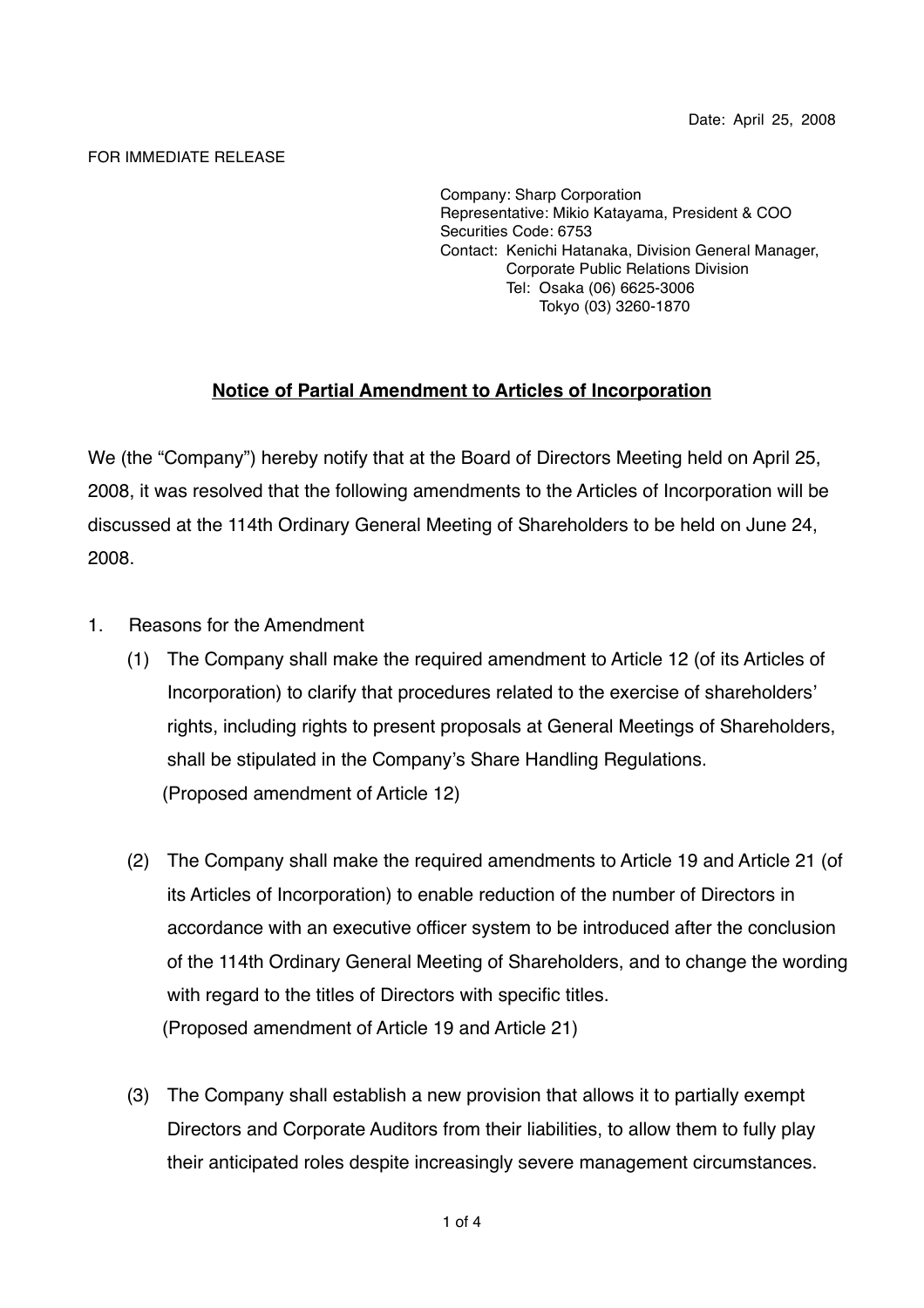(Proposed amendment of Article 27 and Article 36, Paragraph 1) Consent by all Corporate Auditors has been given to the establishment of the new provision with regard to exemption of Directors from liabilities.

(4) In addition to those above, the Company shall make necessary changes to the number of articles accompanying the establishment of new provisions as well as adjusting some of the phrasing.

## 2. Details of Amendment

Details of the proposed amendments are indicated in the attachment.

## 3. Schedule

Date of Ordinary General Meeting of Shareholders for Amendment of Articles of Incorporation: June 24, 2008 (Tuesday)

Effective Date of Amendment: June 24, 2008 (Tuesday)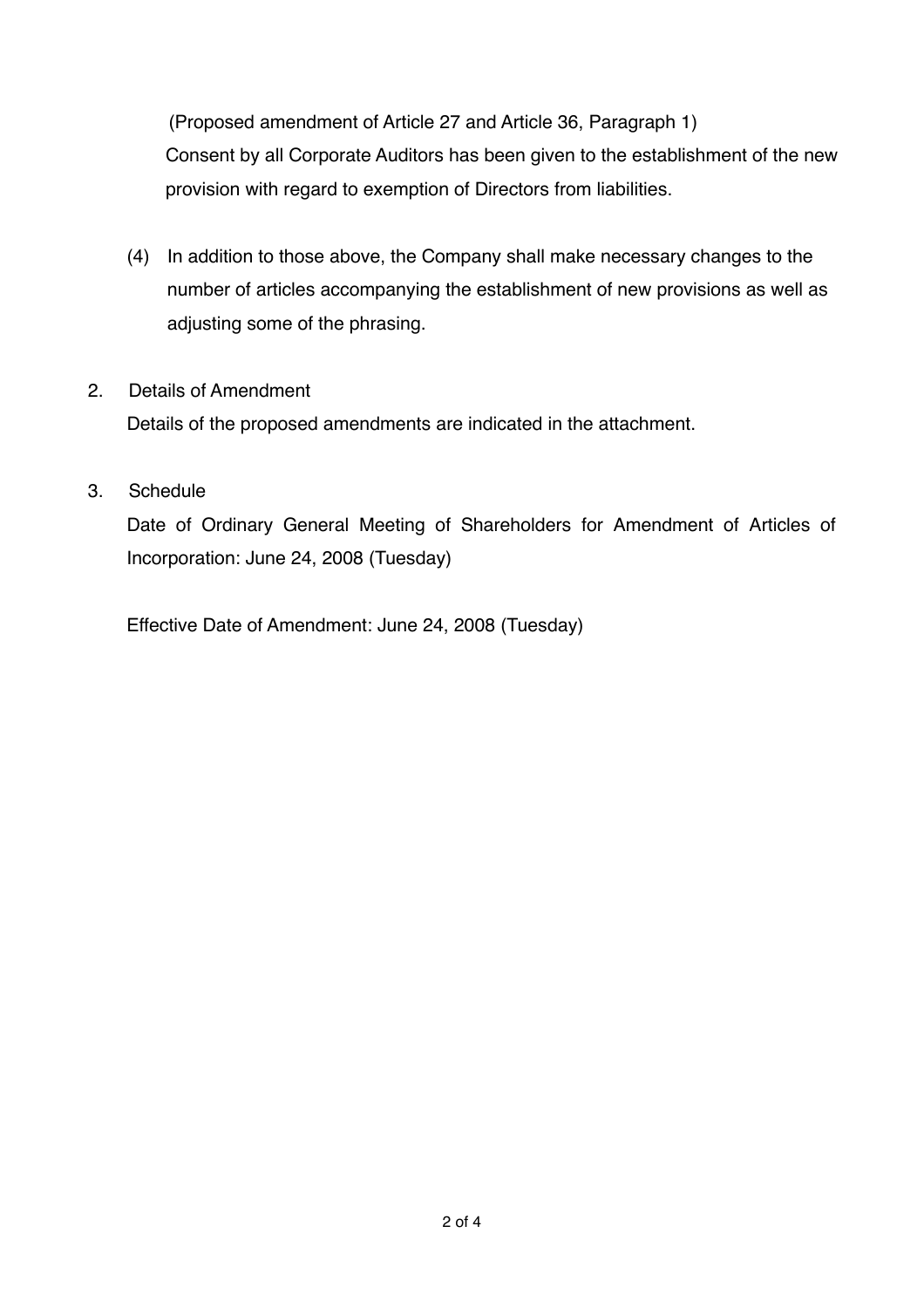#### Contents of Amendment

(Amendments are underlined.)

| <b>Current Articles of Incorporation</b>             | <b>Proposed Amendment</b>                           |
|------------------------------------------------------|-----------------------------------------------------|
| (Share Handling Regulations)                         | (Share Handling Regulations)                        |
| Article 12                                           | Article 12                                          |
| Handling and fees concerning shares of the           | Handling and fees concerning shares of the          |
| Company shall be governed by the Share Handling      | Company and procedures related to the exercise      |
| Regulations determined by the Board of Directors,    | of shareholders' rights shall be governed by the    |
| except as provided by laws and regulations or        | Share Handling Regulations determined by the        |
| these Articles of Incorporation.                     | Board of Directors, except as provided by laws      |
|                                                      | and regulations or these Articles of Incorporation. |
| (Number of Directors)                                | (Number of Directors)                               |
| Article 19                                           | Article 19                                          |
| The Company shall not have more than thirty-five     | The Company shall not have more than twenty         |
| (35) Directors.                                      | (20) Directors.                                     |
| (Representative Directors and Directors with         | (Representative Directors and Directors with        |
| specific titles)                                     | specific titles)                                    |
| Article 21                                           | Article 21                                          |
| The Board of Directors shall, by resolution, appoint | (No amendment)                                      |
| Representative Directors.                            |                                                     |
| (2) The Board of Directors may, by resolution,       | (2) The Board of Directors may, by resolution,      |
| appoint a Chairman, a President, and several         | appoint a Chairman, a President, and other          |
| Corporate Senior Executive Vice Presidents,          | Directors with specific titles.                     |
| <b>Corporate Senior Executive Directors and</b>      |                                                     |
| Corporate Executive Directors.                       |                                                     |
|                                                      | (Exemption of Directors from Liabilities)           |
| (New)                                                | Article 27                                          |
|                                                      | Pursuant to Article 426, Paragraph 1 of the         |
|                                                      | Corporation Law, the Company, by resolution of      |
|                                                      | the Board of Directors, may exempt Directors        |
|                                                      | (including persons who were Directors) from         |
|                                                      | liabilities for damages of the Company caused by    |
|                                                      | failure to perform their duties to the extent       |
|                                                      | provided in laws and regulations.                   |
| Article 27 to Article 34                             | Article 28 to Article 35                            |
| (Omit the statement of provisions)                   | (No amendment)                                      |